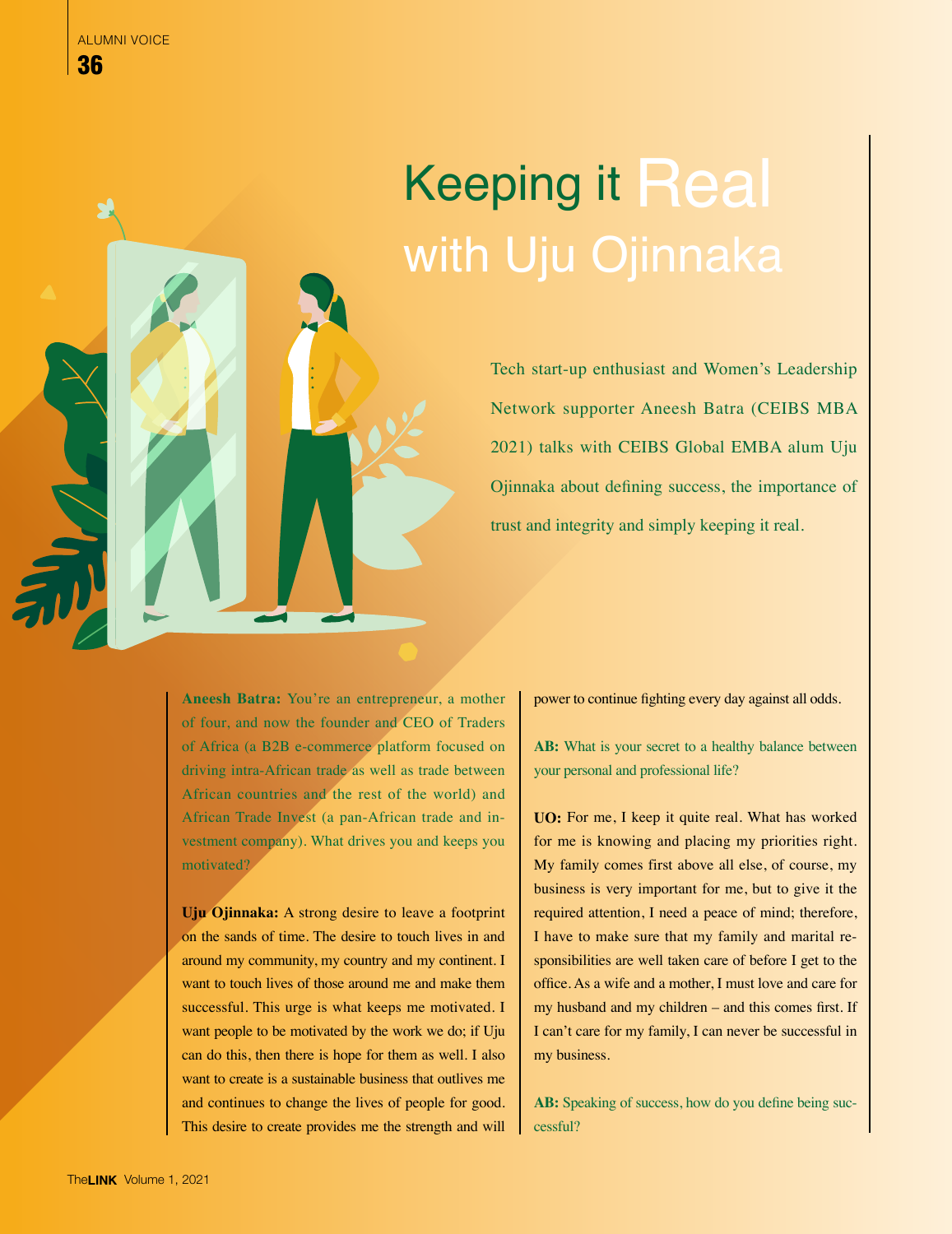**UO:** Success is creating that right work-life balance where no one suffers or loses out. I accomplish this by listing my priorities and putting my family first. But, when I'm at work, then I focus only on that and I make sure things get done there before I go back home. It's very easy to lose track and get overwhelmed with work, but I remind myself that when I'm at home I have to prioritise my kids and family over everything else. If



that means putting in extra hours at night to make up for the lost time, so be it. That's the price I have to pay and I accept it.

## **AB:** What inspired you to launch Traders of Africa (TOFA)?

**UO:** Back in 2016, the Nigerian government had put foreign exchange controls in place so as to prevent the collapse of the currency here. My family's business being import-dependent had bills to settle in China and we were in need of US dollars. One of my classmates at CEIBS helped introduce me to an Indian customer that needed 20 containers of groundnuts. I sent samples, they approved, asked us to bring the product to Lagos and said they would pay in US dollars after inspecting it. We then looked for suppliers, but found no one. I found it difficult to believe there was no website where I could easily find various African products or genuine suppliers. I was also quite worried that if I, a Nigerian living in Nigeria, couldn't find large quantities of groundnut to buy, how would Chinese or Indians buyers be able to find it? I was determined to bridge this gap, so we created TOFA as a pan-African online marketplace for products grown, produced or manufactured in Africa only.

**AB:** What was your experience like when TOFA first started up?

**UO:** The beginning was obviously tough and we had very little trade happening on the platform, mainly due to distrust with stakeholders and complicated financial terms. So, we improvised and built parallel solutions for aiding trade activities between buyers and sellers. Soon, we started seeing traction on the platform and the business has been growing ever since. Last fiscal year we closed at 16,000 suppliers from 15 countries and a turnover of \$2.1 million (USD), and this year we're on track to cross the \$10 million mark.

**AB:** What lessons have you learned from having to deal with so many traders, unions, international partners, and multiple government authorities?

**UO:** The key words are 'trust' and 'integrity'. How we build trust between multiple stakeholders across the value chain and deliver results is the key to success. Keep your actions where your words are. Whatever you commit to someone, especially in the starting phase of any relationship, do it against all odds. The truth is that sometimes we might only have one chance to prove ourselves and you have to make sure you deliver.

**AB:** What are some of the opportunities and challenges of doing business in Africa?

**UO:** A lot of basic opportunities or facilities that you have elsewhere – like logistics, access to funding, or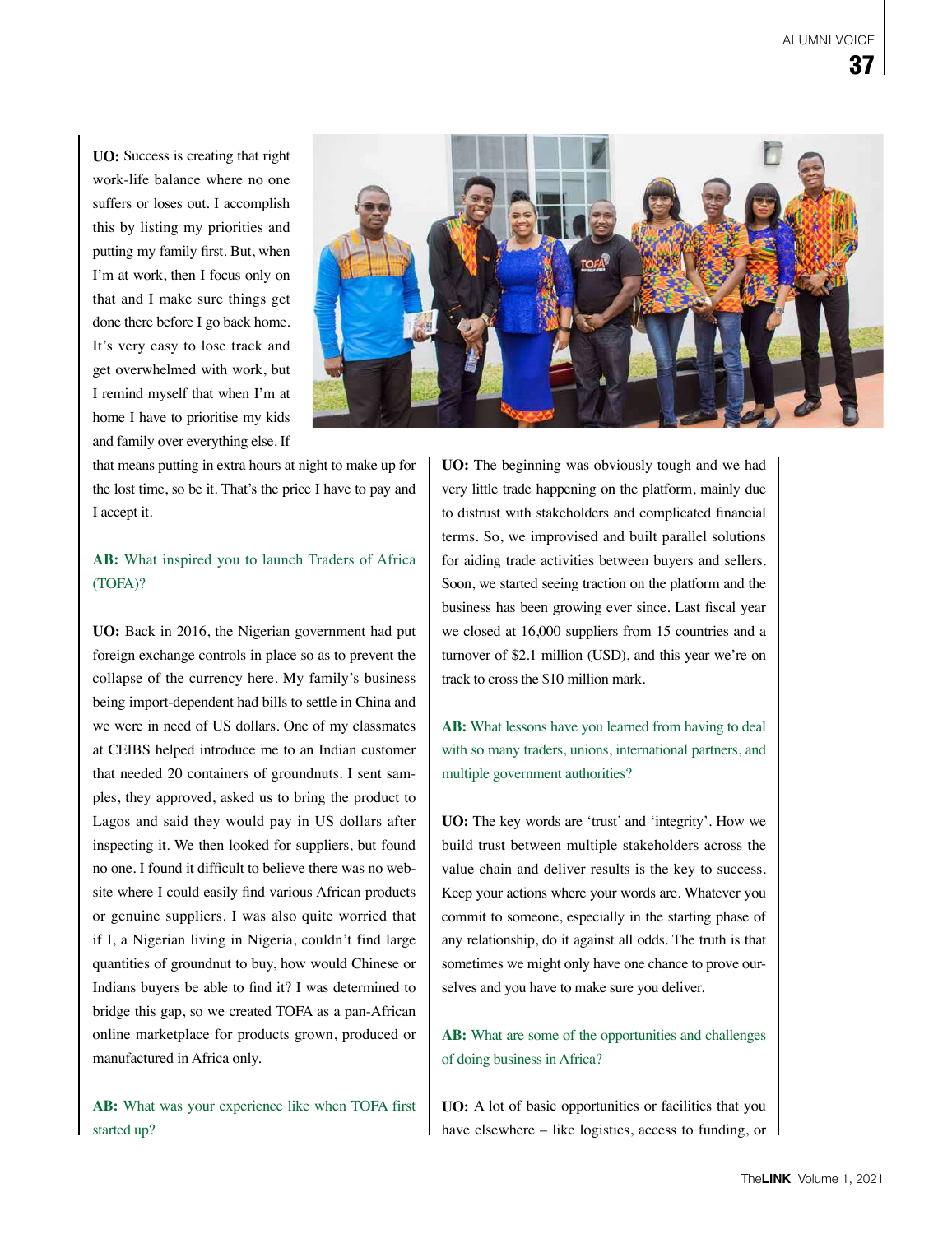

*"Africa is a more 'personal' continent. This is one of the things that makes us Africa. One can't simply put things online and expect people to start using it."*

proper infrastructure – are not easily accessible in Africa. But therein lies the opportunities in Africa as well. I don't ask about things that people or the government can do for me. Instead, I work towards my dream and how I can achieve it. One has to innovate and improvise around their given situation and only then you can make money.

**AB:** In what way is doing business in Africa unique or different than doing business in other parts of the world?

**UO:** Africa is a more 'personal' continent. This is one of the things that makes us Africa. One can't simply put things online and expect people to start using it. Most

businesses that work well online have deep roots in the offline world first. It's kind of the reverse of what you see elsewhere. It's very rare that you see a business online that doesn't have a well-functioning part already existing offline.

AB: How do you think business relations between Africa and China have advanced over the past few years and what are you most excited about?

**UO:** I have worked with Chinese suppliers while working in my family business and it's fairly easy to import stuff from China to Africa. Now that I deal with exports, things are a bit difficult. For example,

there are multiple regulations that don't allow different products to be exported directly from various countries in Africa to China. Africa has to learn and improve on a lot of things. I actually look up to the things China has done for their people and try to learn about how we can adopt certain practices from them. I believe that Africa has loads to learn from countries like China on how to improve the quality of our products and how to slowly but steadily build trust.

**AB:** You were in Hangzhou to participate in an eFounders Fellowship programme. What did you learn from that experience?

**UO:** The programme brings together various entrepreneurs in the digital space in Africa to showcase possibilities in the industry. It was an eye-opener for us, as we realised that we may think that we're doing a lot, but might not be doing anything, or we may think we are doing nothing, but are actually doing so much for so many people. We left the programme recharged and grateful, believing that whatever we are doing has great potential for our people and for Africa.

**AB:** You also recently beat out over 20,000 other startups to win the Entrepreneurship World Cup (EWC) in Nigeria and went on to compete in the global finals. What was it like participating in that competition?

**UO:** This was the first competition we applied to as a business. When we got there, I told my team that it would be a great learning experience for us and that we should just enjoy the pitch, take the criticisms and continue to build our solution. When my name came up as the winner, I couldn't believe that we had won. The Global Entrepreneurship Network (GEN) and Misk Global – who organised of the EWC – then assembled a team of top-notch facilitators and mentors who worked with us for the global finals. Overall, the experience gave me confidence and opened my eyes to the potential of TOFA.